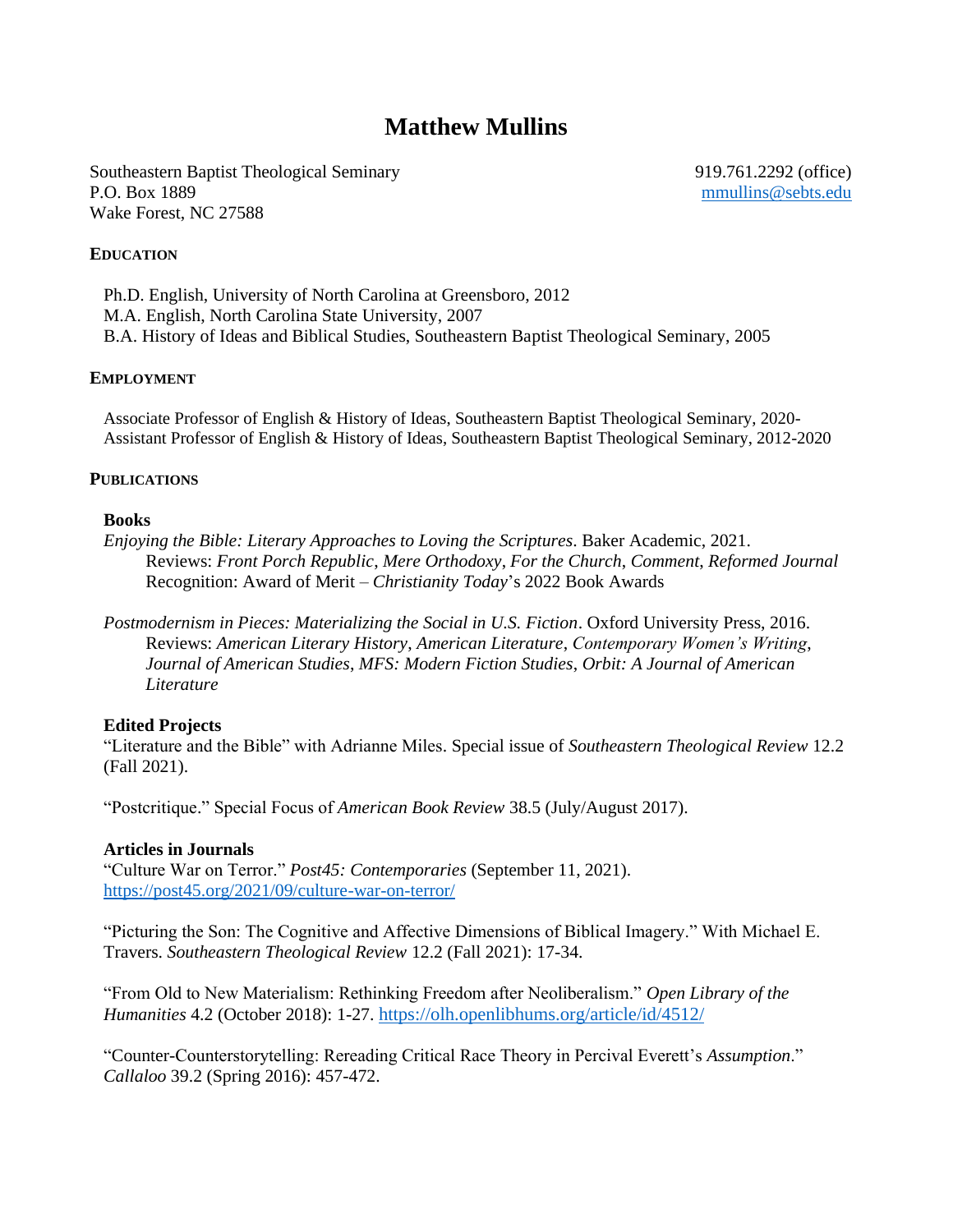"Material Foundations: Retheorizing Native Writing and Social Construction in Leslie Marmon Silko's *Ceremony.*" *Arizona Quarterly* 70.3 (Autumn 2014): 31-53.

"Antagonized by the Text, Or, It Takes Two to Read Alice Walker's 'Everyday Use.'" *The Comparatist* 37 (May 2013): 37-53.

"Hunger and the Apocalypse of Modernity in Cormac McCarthy's *The Road*." *symplokē: A Journal for the Intermingling of Literary, Cultural, and Theoretical Scholarship* 19.1-2 (2011): 75-93.

"Objects and Outliers: Narrative Community in Don DeLillo's *Underworld*." *Critique: Studies in Contemporary Fiction* 51.3 (Spring 2010): 276-292.

"Boroughs and Neighbors: Traumatic Solidarity in Jonathan Safran Foer's *Extremely Loud & Incredibly Close.*" *Papers on Language and Literature* 45.3 (Summer 2009): 298-324.

# **Chapters in Books**

"Reinventing Realism in Clarence Major's *Fun & Games*." Ed. Martin Japtok. Chapter solicited by editor.

"Historicizing the Future: Teaching Historical Consciousness in Octavia Butler's Fiction." *Approaches to Teaching the Works of Octavia E. Butler*. Ed. Tarshia L. Stanley. New York: MLA, 2019.

"Can Empathy Be Taught?: David Foster Wallace's Literary Ethics." *Approaches to Teaching the Works of David Foster Wallace*. Eds. Stephen J. Burn and Mary K. Holland. New York: MLA, 2019.

"Wallace, Spirituality, and Religion." *The Cambridge Companion to David Foster Wallace*. Ed. Ralph Clare. Cambridge, UK: Cambridge University Press, 2018, pp. 190-203.

# **Reviews, Entries, Essays, and Public Writing**

"Reading the Bible like a Poem, Not an Instruction Manual," Interview in *Christianity Today* (May/June 2021).

*David Foster Wallace's Balancing Books: Fictions of Value*, by Jeffrey Severs, in *American Literary History Online Reviews* Series XXII, March 2, 2020.

"Postmodernism and Thing Theory," in *Stanford Arcade* "Thing Theory in Literary Studies" (August 2019).

"Toni Morrison's America," in *The Gospel Coalition*, August 10, 2019.

"Is Critical Race Theory Un-Christian?," 6 Parts SEBTS *Kingdom Diversity Blog* (Fall 2018).

"Postcritique," entry for *Bloomsbury Handbook to Literary and Cultural Theory,* Ed. Jeffrey Di Leo Bloomsbury Academic, 2018.

*So Much Blue*, by Percival Everett, in *Los Angeles Review of Books*, May 3, 2018.

"How Should We Read Now?" a review of *Critique and Postcritique*, by Elizabeth S. Anker and Rita Felski, in *symplokē* 25.1-2 (2017).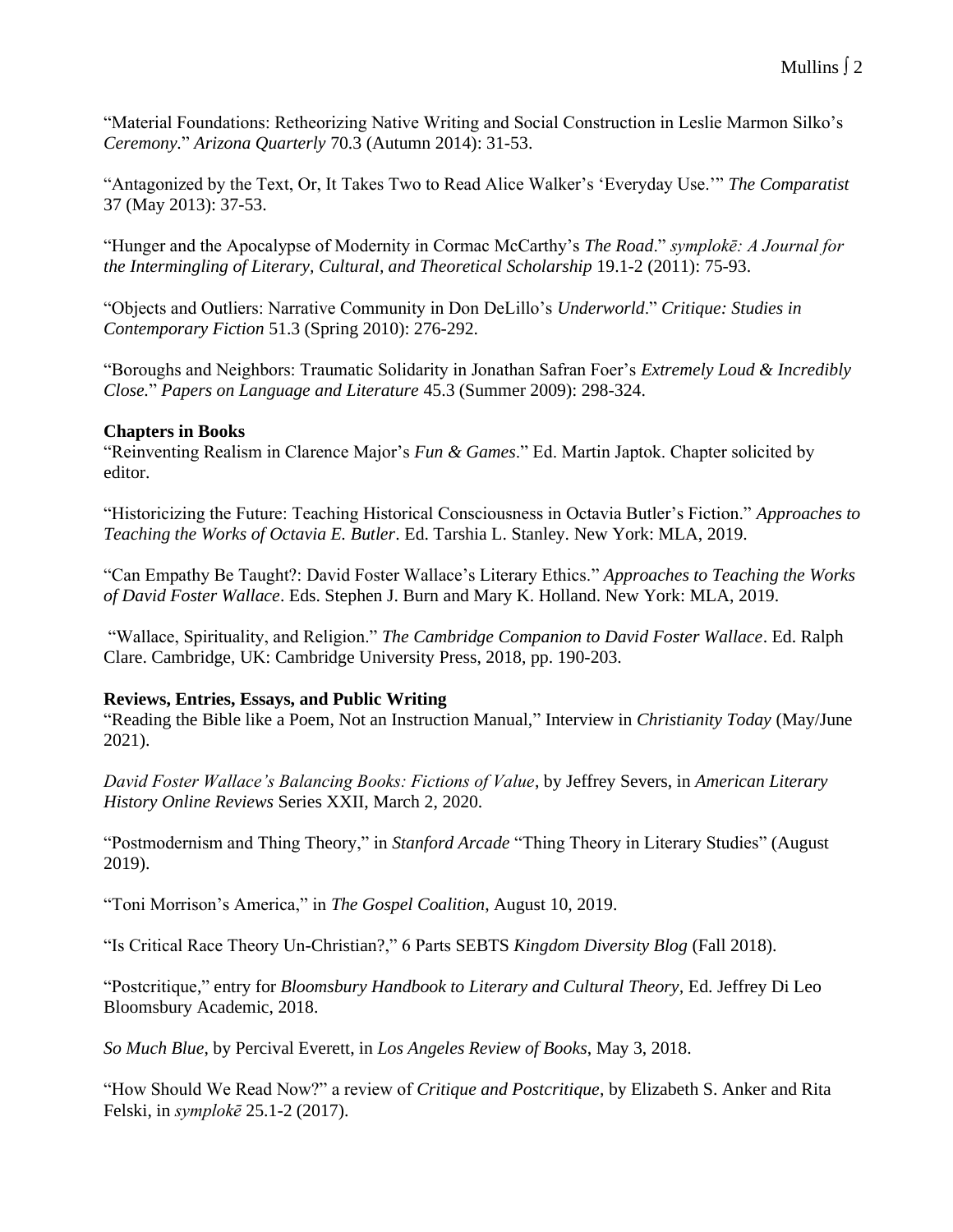"Introduction to Focus: Postcritique," in *American Book Review* 38.5 (July/August 2017).

*Public Things: Democracy in Disrepair*, by Bonnie Honig, in *Los Angeles Review of Books*, June 12, 2017.

*L'Heure Bleue or The Judy Poems*, by Elisa Gabbert, in *The Critical Flame*, January 24, 2017.

"The Last -ism?," in *OUPblog* Oxford Academic, August 31, 2016.

*The Limits of Critique*, by Rita Felski, in *Los Angeles Review of Books*, December 27, 2015.

*Postmodernism, Traditional Cultural Forms, and African American Narratives*, by W. Lawrence Hogue, in *American Book Review* 37.1 (November/December 2015).

*The Dog*, by Joseph O'Neill, in *American Book Review* 36.5 (July/August 2015).

*Alien Phenomenology, or What It's Like to Be a Thing*, by Ian Bogost, in *SubStance* 44.3 (Issue 138 2015).

"The Passing of the Voting Rights Act," in *First Things* Online (August 6, 2015).

*From Modernity to Cosmodernity: Science, Culture, and Spirituality*, by Basarab Nicolescu, in *symplokē*  23.1-2 (2015).

*I'd Walk with My Friends If I Could Find Them*, by Jesse Goolsby, in *Consequence Magazine*, May 29, 2015.

*My Life as a Foreign Country*, by Brian Turner, in *Consequence Magazine* 7 (Spring 2015).

*Fives and Twenty-Fives*, by Michael Pitre, in *Consequence Magazine*, December 3, 2014.

*Material Difference: Modernism and Allegories of Discourse*, by William Melaney, in *symplokē* 22.1-2 (2014).

*Dust*, by Yvonne Adhiambo Owuor, in *The Critical Flame* (July 2014).

*Post-Postmodernism, or the Cultural Logic of Just-In-Time Capitalism*, by Jeffrey Nealon, in *American Book Review* 34.4 (May/June 2013).

*Fetishism and Its Discontents in Post-1960 American Fiction*, by Christopher Kocela, in *South Atlantic Review* 76.3 (Summer 2011).

*Séance: Poems*, by Janice Moore Fuller, in *International Poetry Review* 34.2 (Fall 2007).

#### **AWARDS**

*Christianity Today*'s Books of the Year, Award of Merit. Category: Beautiful Orthodoxy, 2022. Summer Research Grant. Southeastern Baptist Theological Seminary, 2020. Excellence in Teaching Award. Southeastern Baptist Theological Seminary, 2015.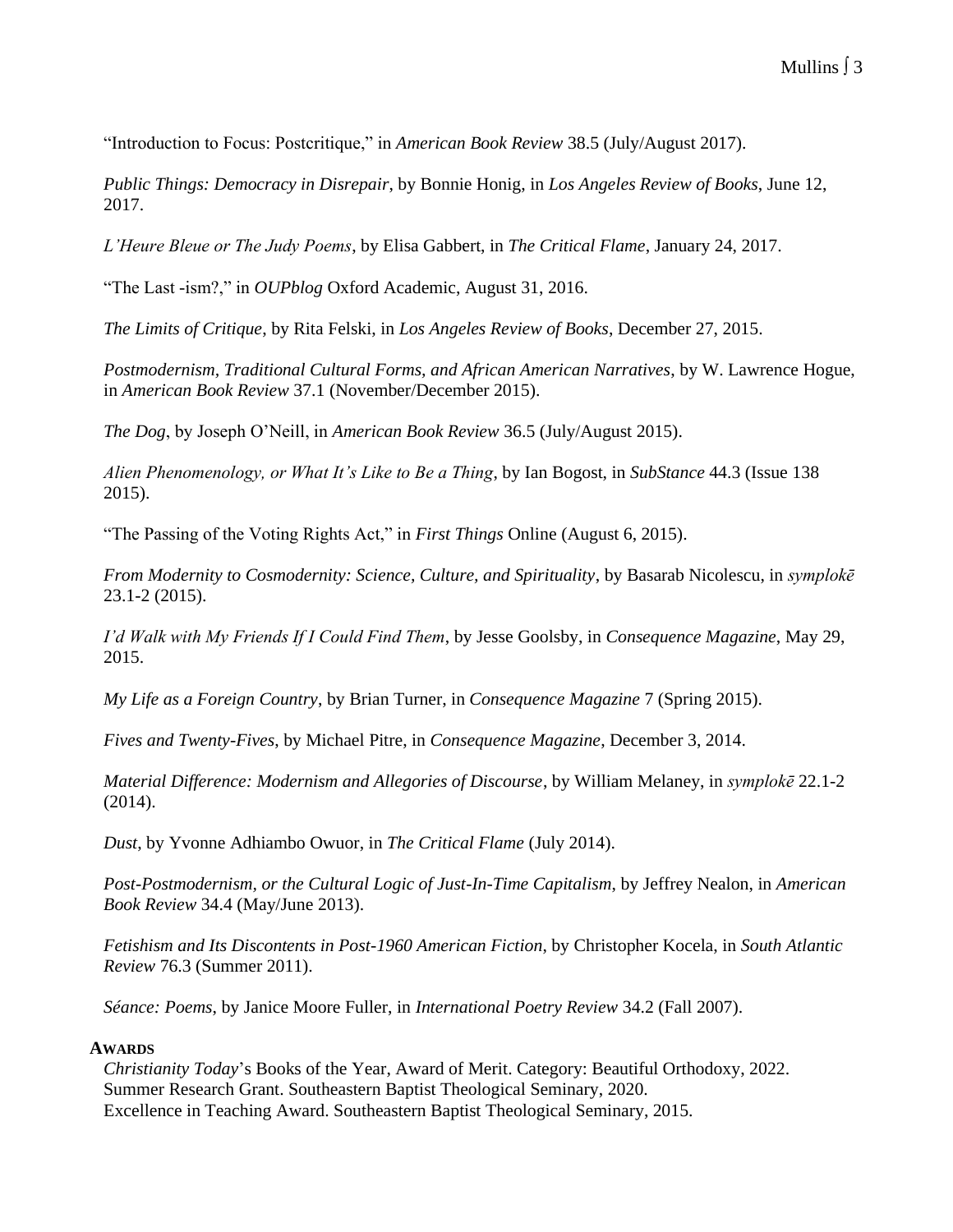Outstanding Teaching Assistant Award. UNCG College of Arts and Sciences, 2011-2012. Outstanding Graduate Teaching Award. UNCG English Department, 2011-2012.

#### **CONFERENCE PRESENTATIONS**

"The Exvangelical Memoir: Leaving the Faith as Radical Politics." Modern Language Association. Washington D.C., January 2022.

"Expanding the Postsecular: Strong Religion and Progressive Vision in Contemporary American Fiction." Northeast Modern Language Association. Philadelphia, March 2021.

"From Metafiction to Metareading: Making Moral Readers." International Conference on Narrative. New Orleans, March 2020.

"Octavia E. Butler's Historical Consciousness." Modern Language Association. Seattle, January 2020.

"The Geographical Hermeneutics of the Contemporary." American Comparative Literature Association. Washington, D.C., March 2019.

"What Has Postcritique to Do with Postsecularism?" Modern Language Association. Chicago, January 2019.

"Periodization as Tragedy." American Comparative Literature Association. Los Angeles, March 2018.

"Postcritical Butler." OEB Literary Society Conference. Atlanta, February 2018.

"Have We Ever Been Postmodern(ism)?" Modernist Studies Association. Amsterdam, August 2017.

"Civil Rights in the American West: Percival Everett's *Watershed* and the Dakota Access Pipeline." American Literature Association. Boston, May 2017.

"Historicizing the Future: Teaching Historical Consciousness in Octavia Butler's Fiction." Modern Language Association. Philadelphia, January 2017.

"Reframing the Humanist Logic of Neoliberal Freedom." American Comparative Literature Association. Cambridge, March 2016.

"Butler Beyond Critique." Octavia Butler: Celebrating Letters, Life, and Legacy. Atlanta, February 2016.

"Rethinking -*isms*." American Literature Association. Boston, May 2015.

"Backward-Looking Futures: Horizons of Change in Octavia Butler's *Parable of the Sower*." American Literature Association. Washington, D.C., May 2014.

"Idealism and Materialism: Approaches to U.S. Hegemony in Teju Cole's *Open City*." American Comparative Literature Association. New York, March 2014.

"Material Jazz: Reconstructing the Social in Toni Morrison's *Jazz*." Society for Comparative Literature and the Arts. Greensboro, October 2013.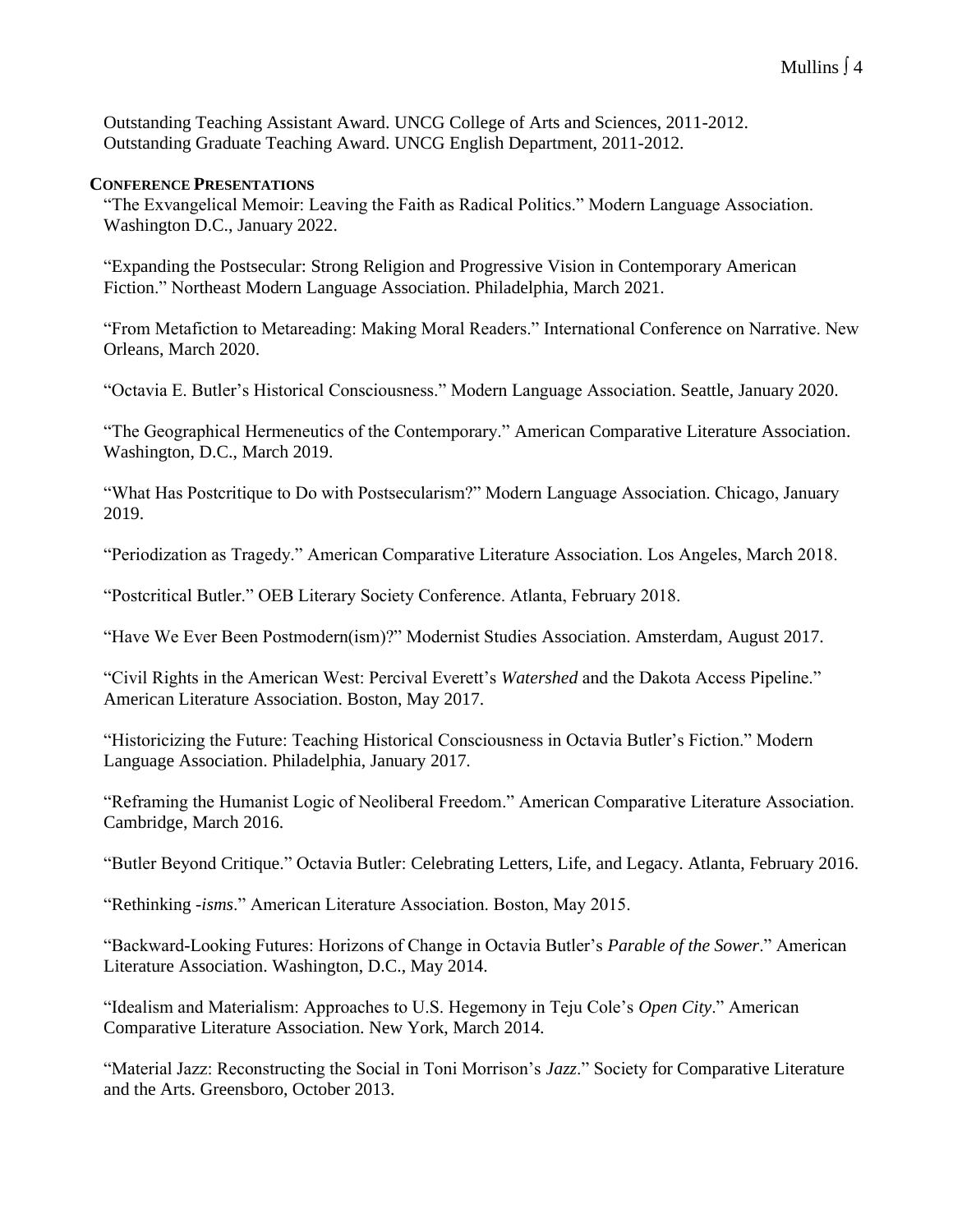"'What the Hell is Water,' LBJ?: Pedagogical Empathy in the Short Fiction of David Foster Wallace." American Literature Association. Boston, May 2013.

"The Collapse of Otherness: Julia Alvarez's Remaking of the Social." American Comparative Literature Association. Providence, March 2012.

"DeLillo's Uncollected Short Fiction." American Literature Association. Boston, May 2011.

"Who Is My Neighbor?: Theory, Theology & Community in the  $21<sup>st</sup>$  Century." American Comparative Literature Association. New Orleans, April 2010.

"Narrative and Community in Jhumpa Lahiri's *The Namesake*." Louisville Conference on Literature and Culture Since 1900. Louisville, February 2010.

"Counternarratives: Benjamin and the Reproduction of Terror in DeLillo's *White Noise* and *Falling Man.*" American Comparative Literature Association. Cambridge, March 2009.

"Children of Terror: Elementary Performances of Terror in DeLillo Before and After 9/11." Louisville Conference on Literature and Culture Since 1900. Louisville, February 2009.

"Boroughs and Neighbors: Traumatic Solidarity in Jonathan Safran Foer's *Extremely Loud & Incredibly Close*." American Literature Association Symposium on Fiction. Savannah GA, October 2008.

"Death Angel Samaritan: Unlikely Passage in Bernard Malamud's 'Idiots First.'" College English Association. St. Louis, March 2008.

"Appropriating 19<sup>th</sup> Century Narrative: Ishmael Reed's *Flight to Canada* and the Slave Narrative Tradition." Louisville Conference on Literature and Culture Since 1900. Louisville, February 2008.

"Textual Structure and the African Diaspora in Caryl Phillips's *The Atlantic Sound*." College English Association*.* New Orleans, April 2007.

### **INVITED PRESENTATIONS**

"Reading with Our Guts." Space City Fellows Program. City Church, Houston, December 2021.

"Meaning is More than Message." Southeastern Symposium. Online, April 2020.

"The Politics of Postcritique." Reading in the Age of Trump. Mainz, Germany, May 2019.

"Out of Place: White Spaces." Trinity College of Florida. April 2019.

"Literary Studies and Sufficiency." Sufficiency of Scripture Symposium. Center for Faith and Culture – Southeastern Baptist Theological Seminary. Wake Forest, March 2019.

"How (NOT) to Talk About Race." Panel Discussion, MLK50. Memphis, April 2018.

"How the Logic of Periodization Shapes Reception." Mid-South Americanist Group. University of Memphis, April 2018.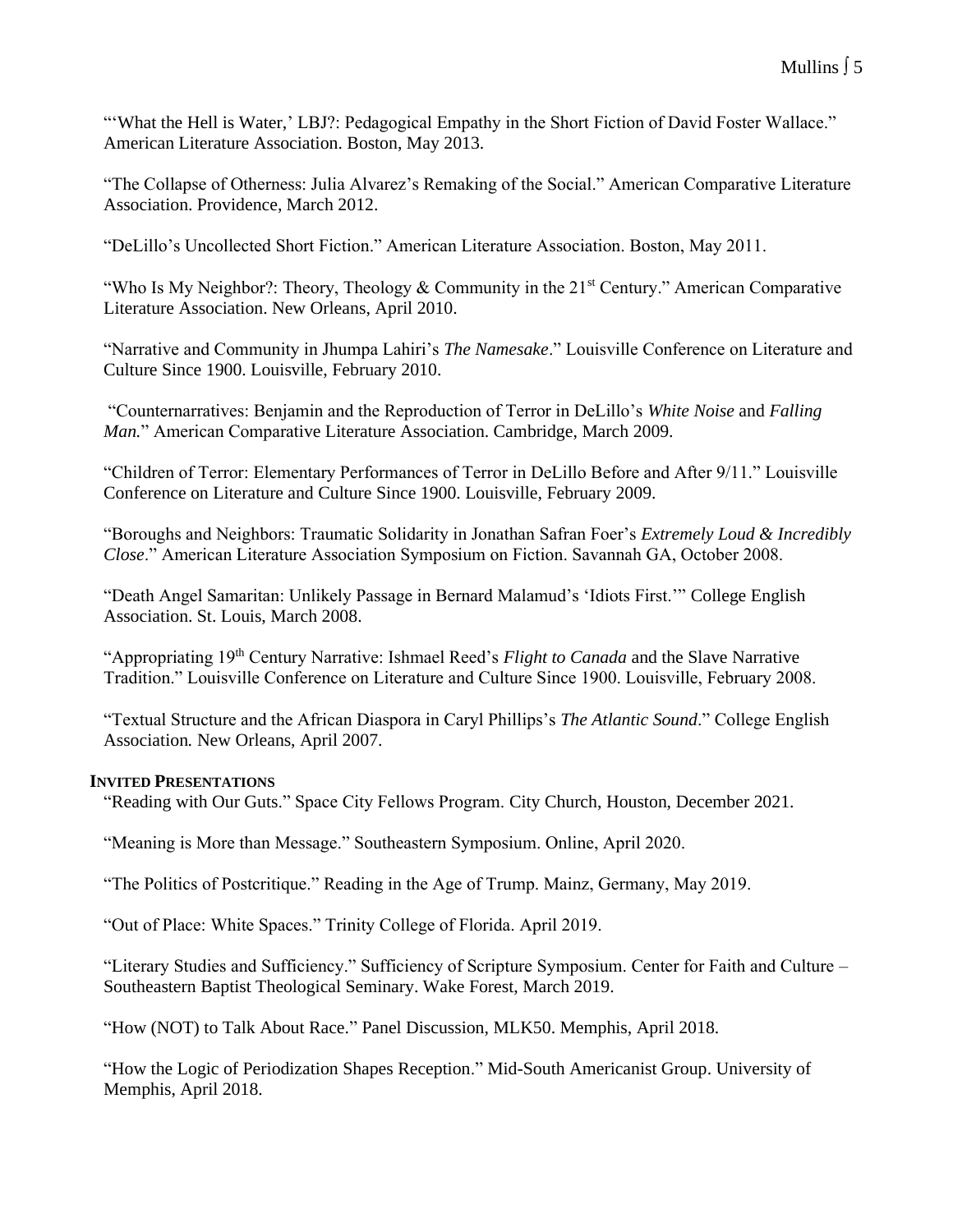"Reading and the Good Life." Wisdom Forum. SEBTS. March 2018.

"How Education Shapes More than Our Minds: Alumni Speak about Intellectual Formation." Celebrating 50 Years of Graduate Education in English at University of North Carolina at Greensboro, October 2016.

"Writing Habits and Publishing." Library Talks Panel. Southeastern Baptist Theological Seminary, 2015.

"Postwhat?!: Literature and Representation After 9/11." Core Lecture Series. Ashby Residential College, University of North Carolina at Greensboro, 2011.

"Understanding the Profession and Applying to Ph.D. Programs." Writing Into the Profession Graduate Student Conference, University of North Carolina at Greensboro, 2009, 2010, 2011.

#### **TEACHING EXPERIENCE**

Seminar in Biblical Hermeneutics – PhD Independent Study: The Novels of Toni Morrison (Fall 2016) Independent Study: Literature, Culture, Feminism (Fall 2015) Multiethnic Literature of the United States Contemporary American Novels Seminar in Literary Theory World Literature Modern American Poetry American Romanticism Survey of American Literature-Exploration to Present Senior Colloquium (Directed senior thesis projects) Introduction to Research: Ph.D. History of Ideas I, II, & III English Composition I & II Introduction to the College Experience

#### **ADMINISTRATIVE EXPERIENCE**

**Associate Dean for Academic Advising**, Southeastern Baptist Theological Seminary, 2015-2021 Develop and implement advising plan for student body-campus and online; organize, train, and manage advisors; revise course scheduling for both college and seminary to minimize course conflicts; develop early-warning system for students in academic trouble; work with other associate deans and dean of the college to create a college skills course; serve on Academic Council; manage yearly course scheduling.

**Degree Program Coordinator**, English, Southeastern Baptist Theological Seminary, 2013- Organize and direct degree program assessment; manage course rotation schedule.

#### **SERVICE**

#### **Professional**

Manuscript Reader, *Christianity & Literature*, 2021 Manuscript Reader, *Criticism*, 2020 External Reviewer for Faculty Promotion, Wingate University, 2019 Manuscript Reader, *Christianity & Literature*, 2019 Manuscript Reader, Anthem Press, 2019 Manuscript Reader, *MELUS*, 2018